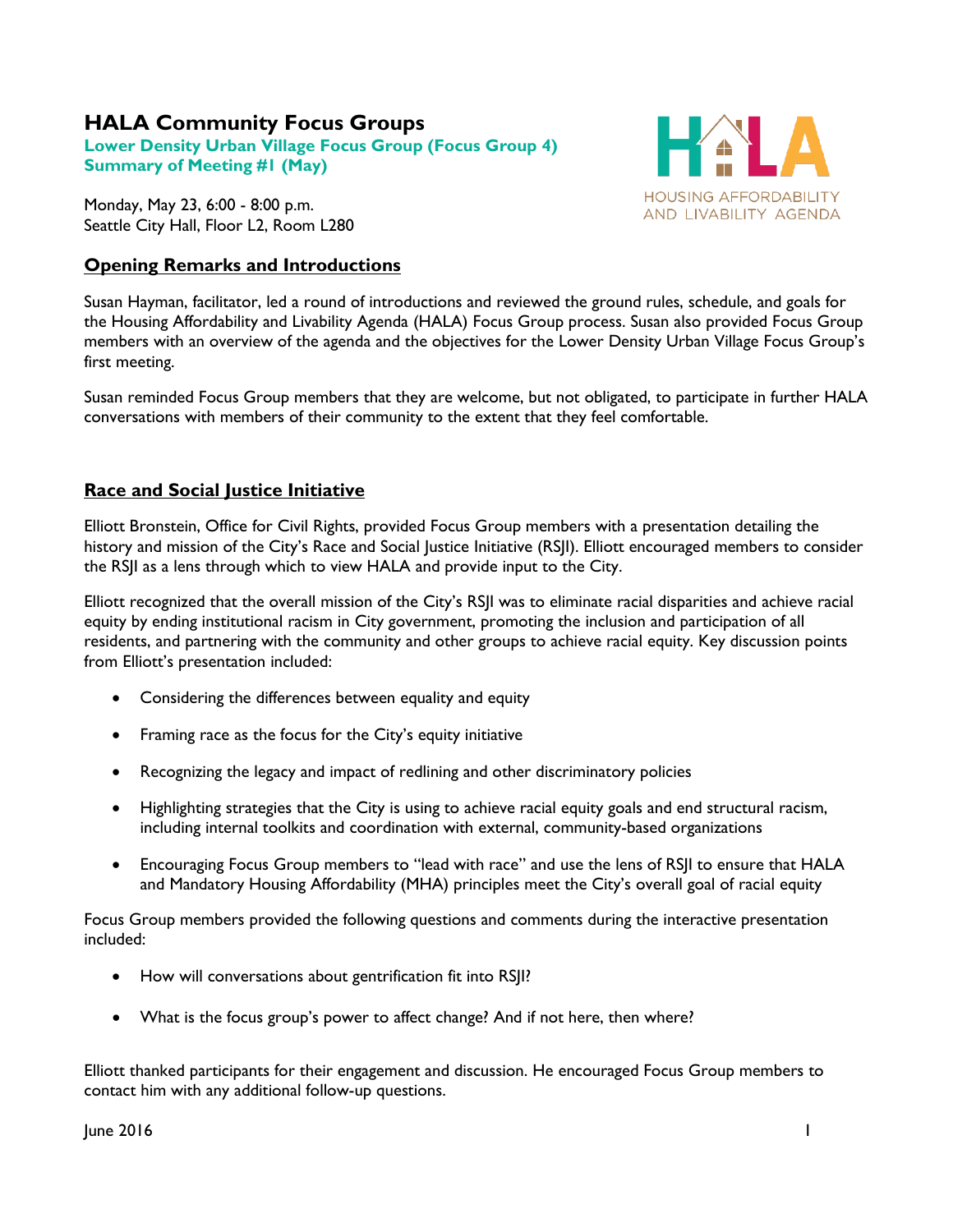# **Principles for Implementing Mandatory Housing Affordability**

Geoff Wentlandt, Office of Planning and Community Development, provided Focus Group members with an overview of MHA and MHA implementation principles. Key ideas from Geoff's presentation included:

- MHA will seek to provide 6,000 affordable units over 10 years. These units will remain affordable for 50 years.
- Affordable housing will serve individuals and families who make no more than 60% of the area median income (AMI). (In 2016, the AMI for the Seattle-Bellevue HUD Metro Fair Market Rate Area is \$63,300 for an individual or \$90,300 for a family of four.) To be considered affordable, housing costs cannot exceed 30% of an individual's or a family's income.
- MHA will require affordable housing as commercial and multifamily development occurs. Key strategies include:
	- o Developers "performing" by constructing affordable housing units or "paying" into a fund to create affordable housing throughout the city.
	- o The City making zoning changes in Urban Villages, adding development capacity in commercial and multi-family zones, and expanding some Urban Village boundaries.
- The City engaged members of the public to gather an initial set of MHA implementation principles. These principles highlight the core tenets of MHA as well as community-generated principles that will shape MHA implementation.

Focus Group members provided the following questions and comments during the interactive presentation included:

- What is the current percentage of people living in Seattle that spend 30% income on housing? 15% of the population is spending more than 50% on income.
- How is AMI established?
- Will MHA not apply to any housing built outside of urban village boundaries?
- How will people know where to find their urban village plan? How do we get this to people?
- Can we get a copy of the urban village maps with the streets so that we can zoom in and see where the streets are?

Geoff requested that Focus Group members review the MHA principles and provide feedback on posters hung throughout the meeting space. He also noted that Focus Group member comments on Group B principles, community-generated principles that would help to guide MHA implementation, would be most helpful to the City at this time. Geoff stated that future Focus Group discussion on the MHA principles would incorporate additional focus and detail on those areas where members highlighted questions, thoughts, or concerns.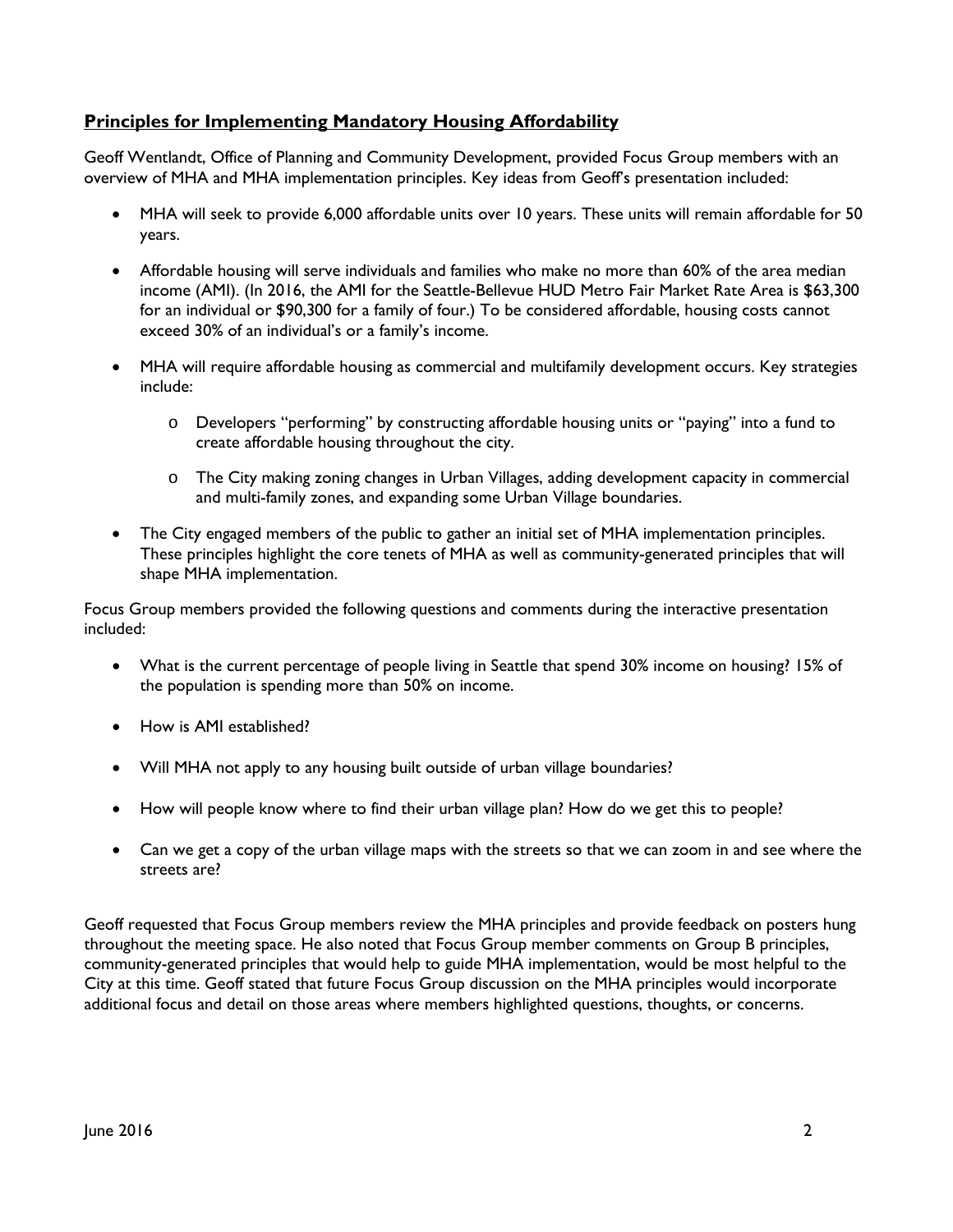# **Observer Comment**

Susan invited the observers to share brief comments with the group:

- The Mayor first developed 65 HALA recommendations, which have been condensed to 30. It should be clear what the 30 recommendations are. Sometimes one thing is said and it gets changed. And there are other things that have been implemented with very little community input, such as parking. I'm concerned that the MHA is going to Council in June – I don't think anything should be implemented before this public process is finished.
- I think the option for developers to pay fees is inherently racist because it allows the developers to have the affordable housing built remote to their site, which is in violation of the Seattle 2035 Initiative of having housing integrated at the current site. You can take a look at Seattle 2000 at the library to see the plans written by the community back in the 70s.

## **Next Steps**

Susan thanked the group for their participation and discussion, and she highlighted that the group's next meeting Susan thanked the group for the discussion and noted that the group's next meeting will be held on June 20 from 5:00 – 7:00 p.m. in the Seattle Municipal Tower room 4050. Susan explained that the principles are the central topic of the next meeting. Jesseca announced that the "Consider.it" online tool will be used throughout the process to promote an ongoing dialogue with the public. She explained that focus group members are welcome to participate when they can, but it is also meant for people who are otherwise not part of the HALA process.

### **Attendees**

#### **Focus Group members:**

- Angus Davis
- Anna Bonnett
- Caleb Heeringa
- Carson Dietz **Hartmann**
- Charles Loeffler
- Cindi Barker
- David Cutler
- Dawn Gearhart
- Erin Kelly
- Fred Matthews

#### **Observers:**

- Stephen Jackson
- Carl Slater
- Ginnie Hance
- Gunner Scott
- Helen Whitlock
- Jamie Marie Stroble
- Jeffrey Linn
- lenny Weinstein
- Katie Escudero
- Kim Barnes
- Kristopher Clemmons
- Mahim Lakhani

**B** Williams lennifer R

- Mallory Kronlund
- Mares Asfaha
- Mary Holscher
- Maryl Kohl
- Maureen Caruso
- Michael Murray
- Nancy Zugschwerdt
- Roy Hwang
- Shandra Benito
- **Steve Butler**